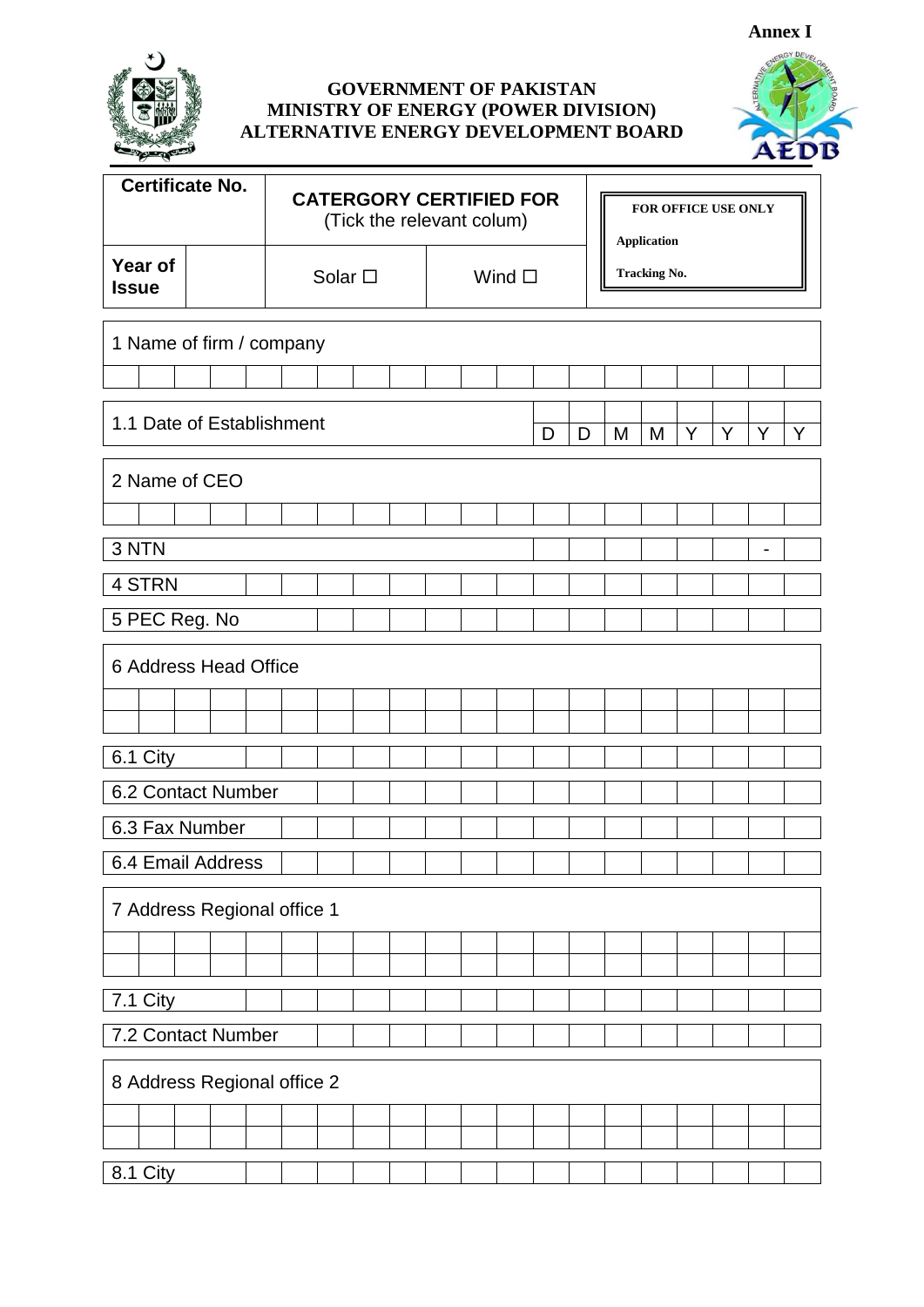| 8.2 Contact Number                                         |                                   |                       |              |  |  |  |                       |                                                     |                               |                          |  |        |                                                                              |   |               |                       |   |                                |        |
|------------------------------------------------------------|-----------------------------------|-----------------------|--------------|--|--|--|-----------------------|-----------------------------------------------------|-------------------------------|--------------------------|--|--------|------------------------------------------------------------------------------|---|---------------|-----------------------|---|--------------------------------|--------|
| 9 Address Regional office(s) (opened during last one year) |                                   |                       |              |  |  |  |                       |                                                     |                               |                          |  |        |                                                                              |   |               |                       |   |                                |        |
|                                                            |                                   |                       |              |  |  |  |                       |                                                     |                               |                          |  |        |                                                                              |   |               |                       |   |                                |        |
|                                                            |                                   |                       |              |  |  |  |                       |                                                     |                               |                          |  |        |                                                                              |   |               |                       |   |                                |        |
| 9.1 City                                                   |                                   |                       |              |  |  |  |                       |                                                     |                               |                          |  |        |                                                                              |   |               |                       |   |                                |        |
| 9.2 Contact Number                                         |                                   |                       |              |  |  |  |                       |                                                     |                               |                          |  |        |                                                                              |   |               |                       |   |                                |        |
|                                                            |                                   |                       |              |  |  |  |                       | Name of Country<br>Pakistani □<br>Foreign $\square$ |                               |                          |  |        |                                                                              |   |               |                       |   |                                |        |
|                                                            |                                   | 10 Country of origin  |              |  |  |  |                       |                                                     |                               |                          |  |        |                                                                              |   |               |                       |   |                                |        |
|                                                            |                                   |                       |              |  |  |  | Partnership           |                                                     |                               |                          |  | □      |                                                                              |   |               |                       |   | <b>Private Limited Company</b> | $\Box$ |
|                                                            |                                   | 11 Type of Ownership  |              |  |  |  |                       |                                                     | <b>Public Limited Company</b> |                          |  | $\Box$ |                                                                              |   |               | SMC (Pvt) Ltd Company |   |                                | $\Box$ |
|                                                            | (Tick one only)                   |                       |              |  |  |  | <b>Statutory Body</b> |                                                     |                               |                          |  |        |                                                                              |   | Joint Venture |                       |   |                                |        |
| 12 Application process fee                                 |                                   |                       |              |  |  |  |                       |                                                     |                               |                          |  |        |                                                                              |   |               |                       |   |                                |        |
|                                                            | <b>12.1 Bank</b>                  |                       |              |  |  |  |                       |                                                     |                               |                          |  |        |                                                                              |   |               |                       |   |                                |        |
|                                                            |                                   |                       |              |  |  |  |                       |                                                     |                               |                          |  |        |                                                                              |   |               |                       |   |                                |        |
|                                                            | 12.2 Branch                       |                       |              |  |  |  |                       |                                                     |                               |                          |  |        |                                                                              |   |               |                       |   |                                |        |
|                                                            |                                   |                       |              |  |  |  |                       |                                                     |                               |                          |  |        |                                                                              |   |               |                       |   |                                |        |
|                                                            | 12.3 Check/PD/DD No.              |                       |              |  |  |  |                       |                                                     |                               |                          |  |        |                                                                              |   |               |                       |   |                                |        |
|                                                            |                                   |                       |              |  |  |  |                       |                                                     |                               |                          |  |        |                                                                              |   |               |                       |   |                                |        |
|                                                            |                                   | 12.4 Amount<br>(PKR)  |              |  |  |  |                       |                                                     |                               |                          |  |        |                                                                              |   |               |                       |   |                                |        |
|                                                            |                                   |                       | (In figures) |  |  |  |                       |                                                     | (In words)                    |                          |  |        |                                                                              |   |               | Dated                 |   |                                |        |
|                                                            |                                   |                       |              |  |  |  |                       |                                                     |                               |                          |  | D      | D                                                                            | M | M             | Y.                    | Y | Y                              | Y      |
|                                                            |                                   |                       |              |  |  |  |                       |                                                     |                               |                          |  |        |                                                                              |   |               |                       |   |                                |        |
|                                                            |                                   | <b>13 UNDERTAKING</b> |              |  |  |  |                       |                                                     |                               |                          |  |        |                                                                              |   |               |                       |   |                                |        |
|                                                            |                                   |                       |              |  |  |  |                       |                                                     |                               |                          |  |        | I undertake that the information given above and documents / papers attached |   |               |                       |   |                                |        |
|                                                            |                                   |                       |              |  |  |  |                       |                                                     |                               |                          |  |        | herewith are correct and accurate to the best of my knowledge.               |   |               |                       |   |                                |        |
| Company / Firm Seal                                        |                                   |                       |              |  |  |  |                       |                                                     |                               |                          |  |        |                                                                              |   |               |                       |   |                                |        |
|                                                            |                                   |                       |              |  |  |  |                       |                                                     |                               |                          |  |        |                                                                              |   |               |                       |   |                                |        |
|                                                            | Signature: ______________________ |                       |              |  |  |  |                       |                                                     |                               |                          |  |        |                                                                              |   |               |                       |   |                                |        |
| Name: _______________________                              |                                   |                       |              |  |  |  |                       |                                                     |                               |                          |  |        |                                                                              |   |               |                       |   |                                |        |
|                                                            |                                   |                       |              |  |  |  |                       |                                                     |                               |                          |  |        |                                                                              |   |               |                       |   |                                |        |
|                                                            |                                   |                       |              |  |  |  |                       |                                                     |                               |                          |  |        |                                                                              |   |               |                       |   |                                |        |
|                                                            |                                   |                       | CNIC No:     |  |  |  |                       |                                                     |                               | $\overline{\phantom{a}}$ |  |        |                                                                              |   |               |                       |   |                                |        |

**(CEO/ Chairman/ Managing Partner or Director)**